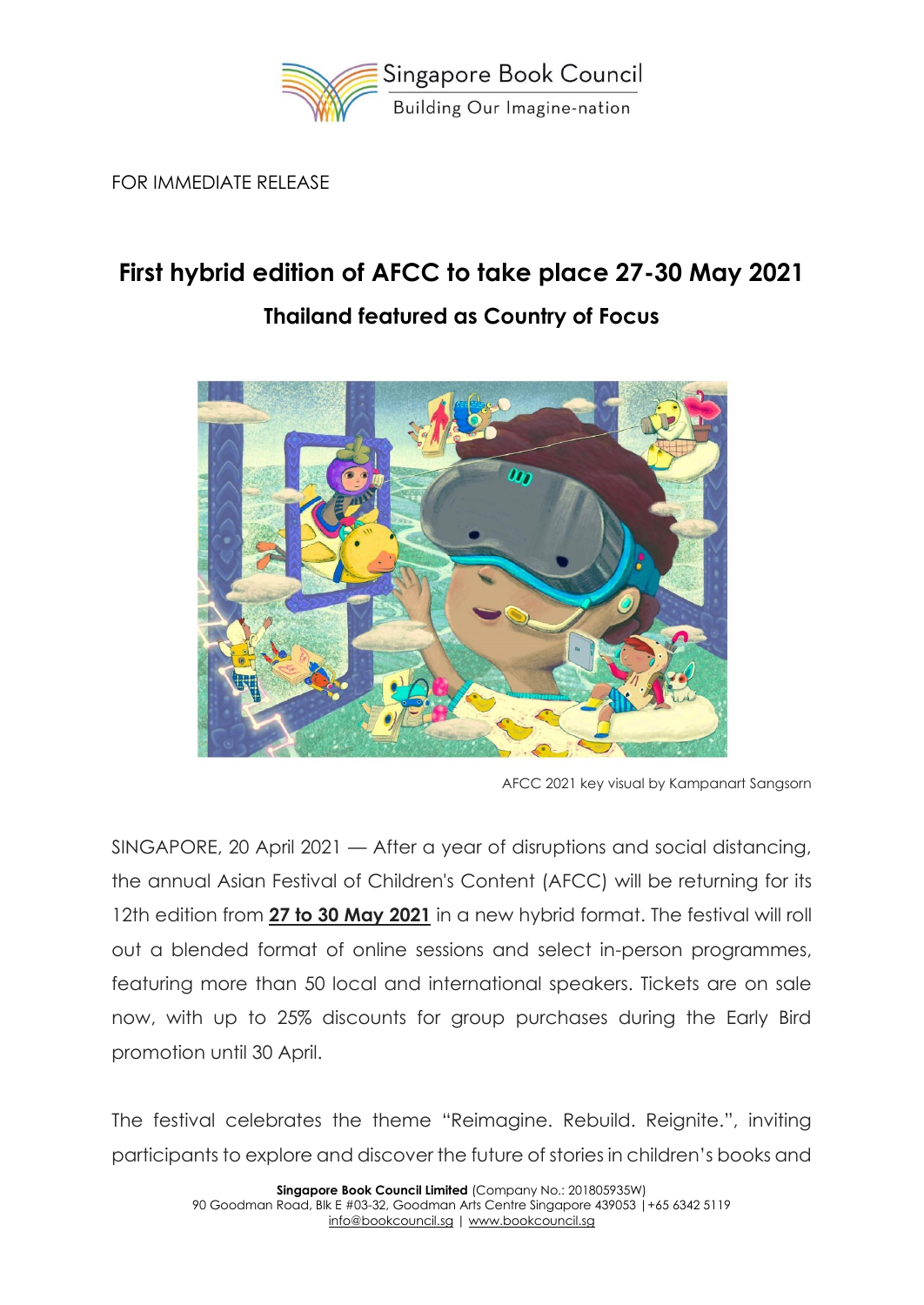

young adult (YA) fiction. Featured international speakers include two-time Newbery Honor winner Christina Soontornvat; *New York Times*-bestselling author Holly Black; renowned South Korean writer Hwang Sun-mi; author of the bestselling *Gumiho* series Kat Cho; Oscar-nominated animator and illustrator 山村 浩二(Koji Yamamura); notable translator Lawrence Schimel; and awardwinning Taiwanese author and illustrator 刘旭恭 (Liu Hsu-Kung). Participants can look forward to virtual sessions with them and many more at the festival. Inperson programmes will consist of a series of workshops that focus on writing about children with disabilities, storytelling through drama and dialogic reading.

As part of its continuing efforts to showcase Southeast Asia, AFCC will feature Thailand as the Country of Focus (COF) this year. AFCC has commissioned award-winning illustrator Kampanart Sangsorn to create the festival's key visual based on the theme. In partnership with the Publishers and Booksellers Association of Thailand (PUBAT), the COF programmes will spotlight trends in children's literature in Thailand; reading initiatives to promote literacy; as well as a window into the works of its writers and illustrators. In addition, the Singapore Book Council (SBC) and PUBAT will embark on a co-translation project to translate and publish selected children's books from both countries. These efforts aim to bolster intercultural understanding and literary collaborations between the countries.

This year's sessions will tackle many current topics, including writing about cultural and ethnic diversity; inclusivity and accessibility in literary arts; digital modes of reading, teaching and learning; mental wellbeing through books; the future of audiobooks; and the importance of translation. Other highlights include: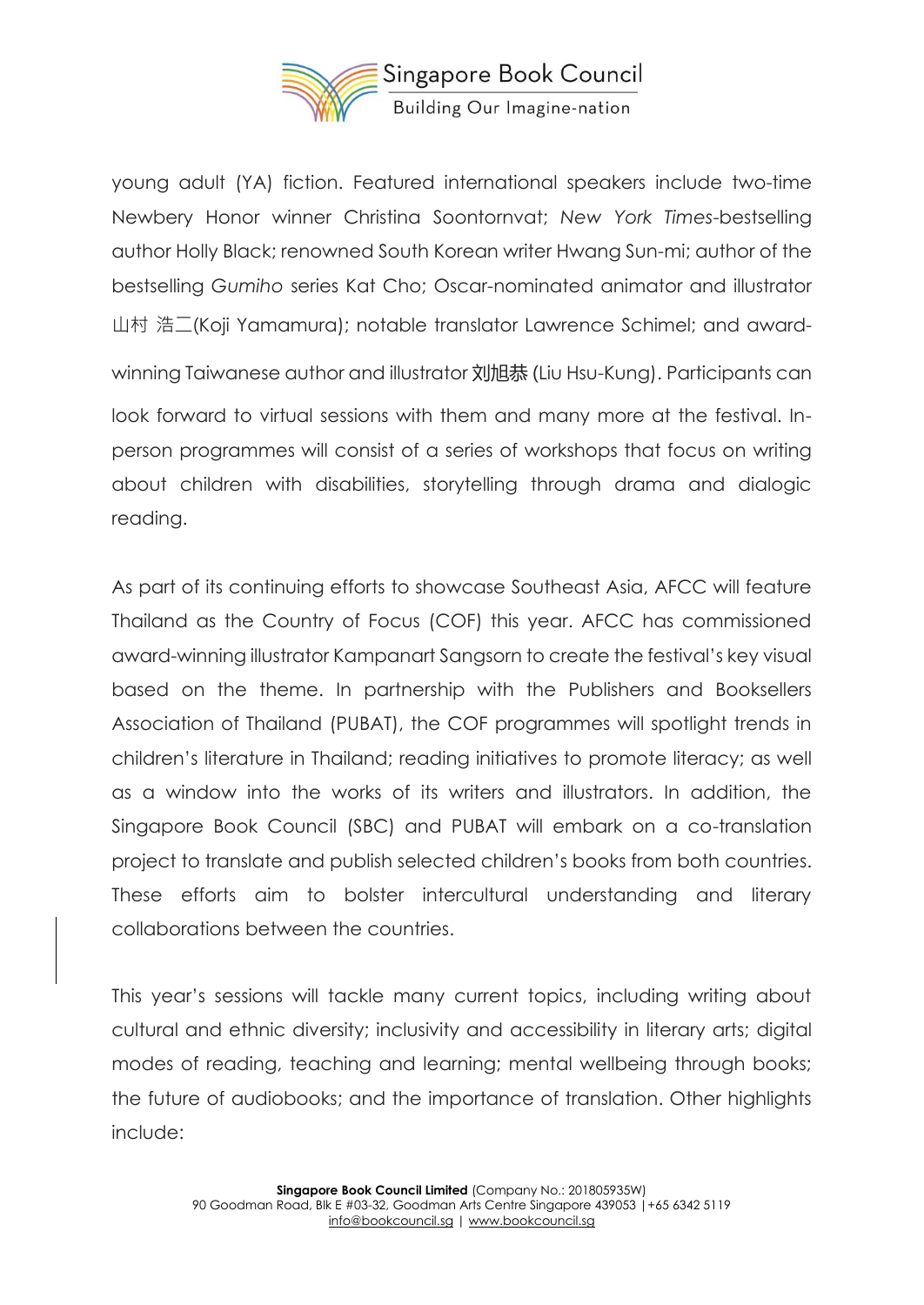

i) "Creating Magic Systems", a workshop on worldbuilding by *New York Times*bestselling author Holly Black;

ii) "Joy of Reading: How to develop communities of readers", a lecture by Teresa Cremin, a Professor of Education at The Open University;

iii) "Crossing Borders: A Translation Roundtable", which features translators from different parts of the world discussing how to increase consumption of translated children's books;

iv) "Writing For and About Children with Disabilities", an interactive workshop by Hidayah Amin about providing opportunity for stories about, and for, children with special needs.

Please refer to Annex B for more information about the programmes and Annex C for speakers' bios .

The public can also look forward to virtual book launches, as well as the Book Illustrators Gallery (BIG). BIG will return as a digital exhibition for the second year, showcasing the best picture book illustrations from Asia and around the world. It received a record of more than 370 submissions this year, boasting new entries from countries such as Kazakhstan, Russia, Canada and France. BIG 2021 will be launched on the AFCC website from 21 May 2021.

AFCC 2021 is supported by the Embassy of the Republic of Korea, Kwan Im Thong Hood Cho Temple, Lee Foundation, National Translation Committee, Stephen Riady Foundation, Tote Board Arts Fund and the U.S. Embassy Singapore.

For more information, please visit [afcc.com.sg.](https://afcc.com.sg/).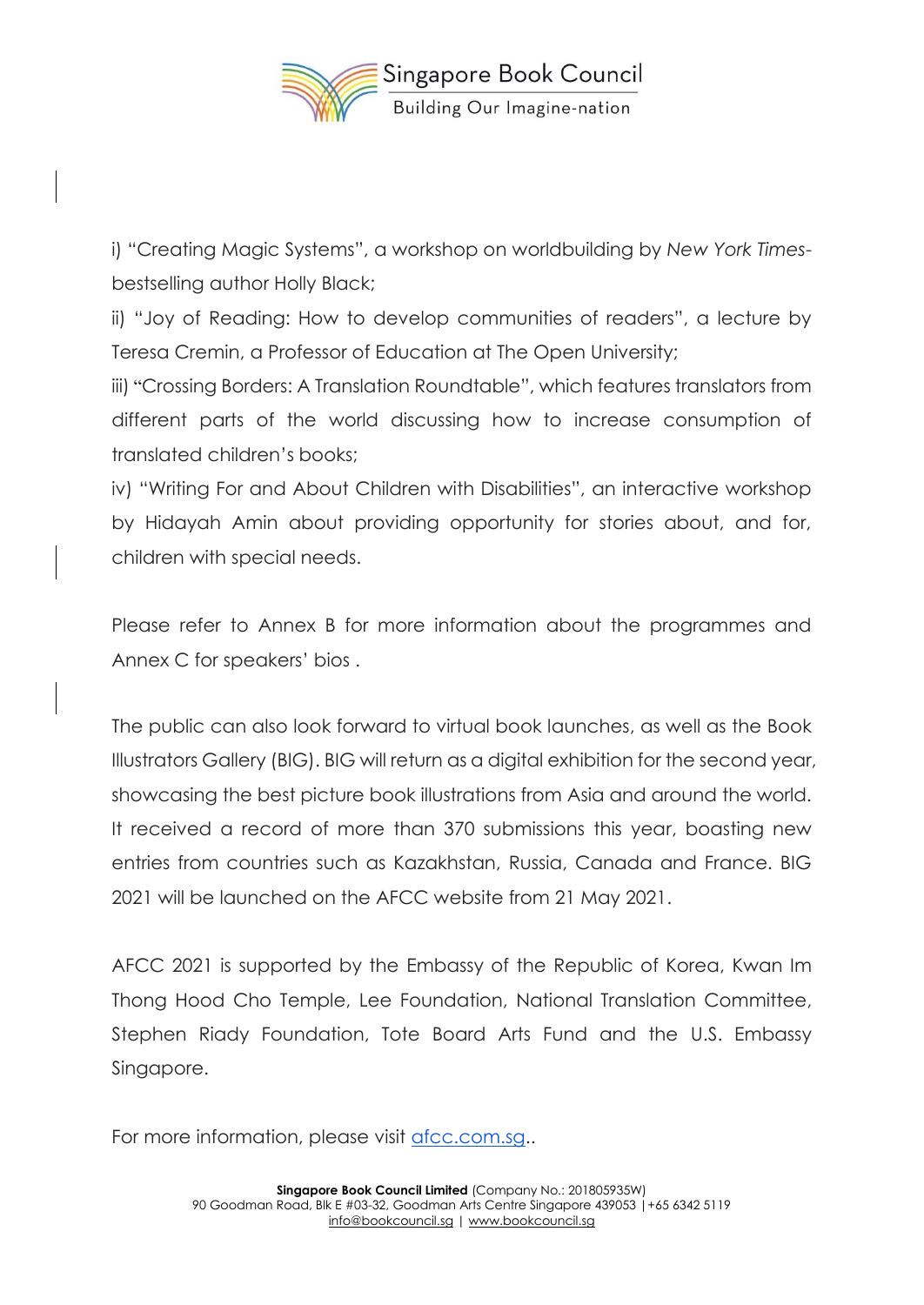

#### Event details

Date: 27–30 May 2021. The complete schedule, including dates of in-person sessions; masterclasses and lectures will be announced in early May. Venue: Online (afcc.com.sg) and in-person. The physical venue will be announced in early May.

For media related enquiries, please contact: Ethan Leong | [ethan@bookcouncil.sg](mailto:ethan@bookcouncil.sg) | +65 6342 5122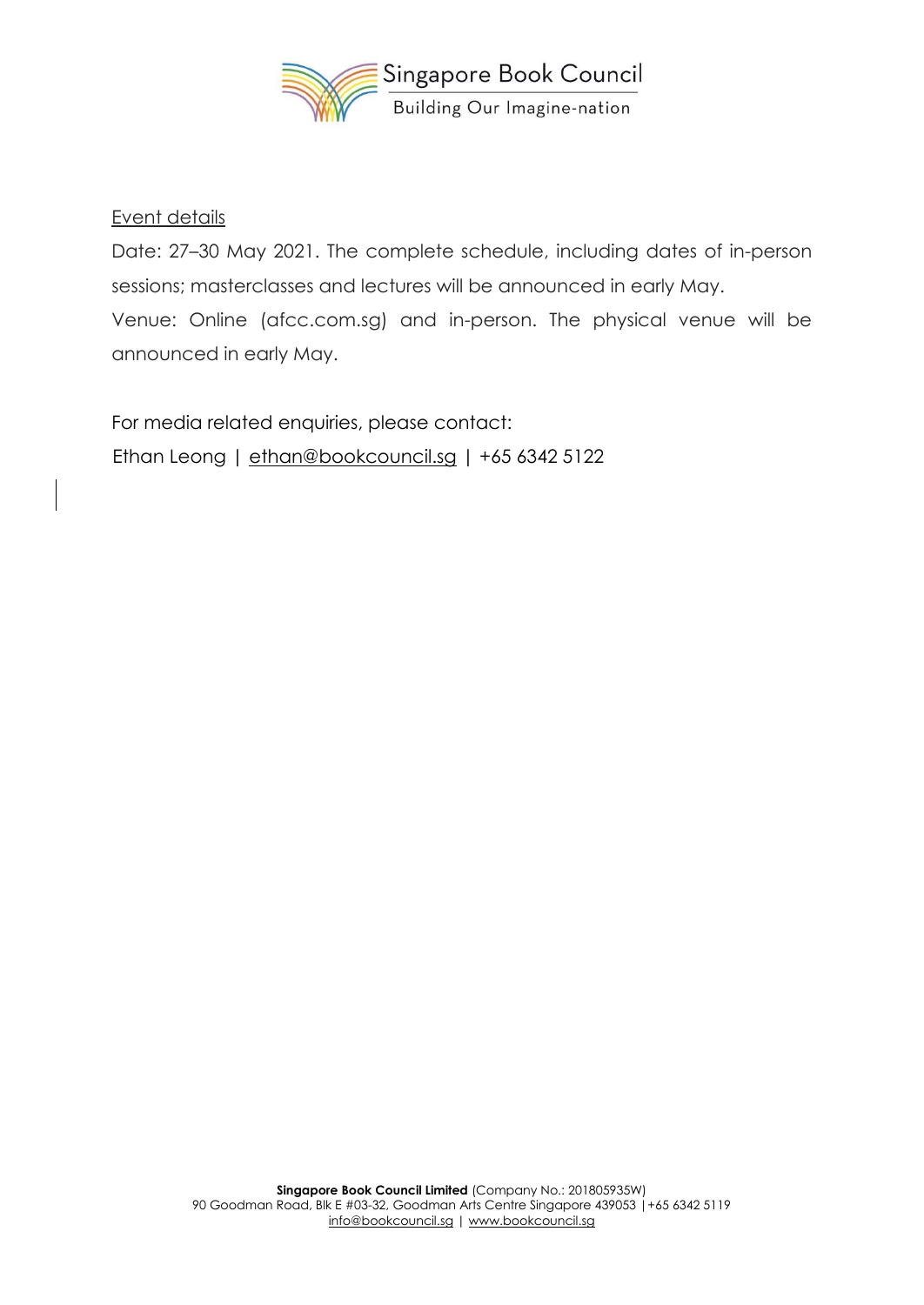

Ticketing Information:

The Early Bird promotion runs from now till **30 April 2021**. Participants can enjoy 20%–25% discount off the festival passes.

Ticketing website:<https://afcc2021festivalpasses.eventbrite.sg/?aff=PressRelease>

| Category             | <b>Price</b> | <b>Early Bird Price</b> | <b>Entitlements</b> |                                                               |
|----------------------|--------------|-------------------------|---------------------|---------------------------------------------------------------|
| 1-Day Digital Pass   | S\$50        | \$\$40 per ticket       |                     | Access to over 70 sessions for a 4-day festival pass          |
| $(27, 28, 29)$ or 30 |              | $(20\%$ discount)       | ii.                 | Access to video-on-demand recordings of the digital sessions  |
| May)                 |              |                         |                     | for 30 days                                                   |
|                      |              | \$\$37.50 per ticket    | iii.                | Access to exclusive AFCC 2021 conference materials,           |
|                      |              | for group               |                     | including presentation slides, handouts and reading materials |
|                      |              | purchase of five        |                     | from the speakers                                             |
|                      |              | or more tickets         | iv.                 | Meet over 50 local and international speakers                 |
|                      |              | $(25\%$ discount)       | ν.                  | 15% discount to AFCC 2021 masterclasses and lectures, with    |
|                      |              |                         |                     | priority booking                                              |
|                      |              |                         |                     |                                                               |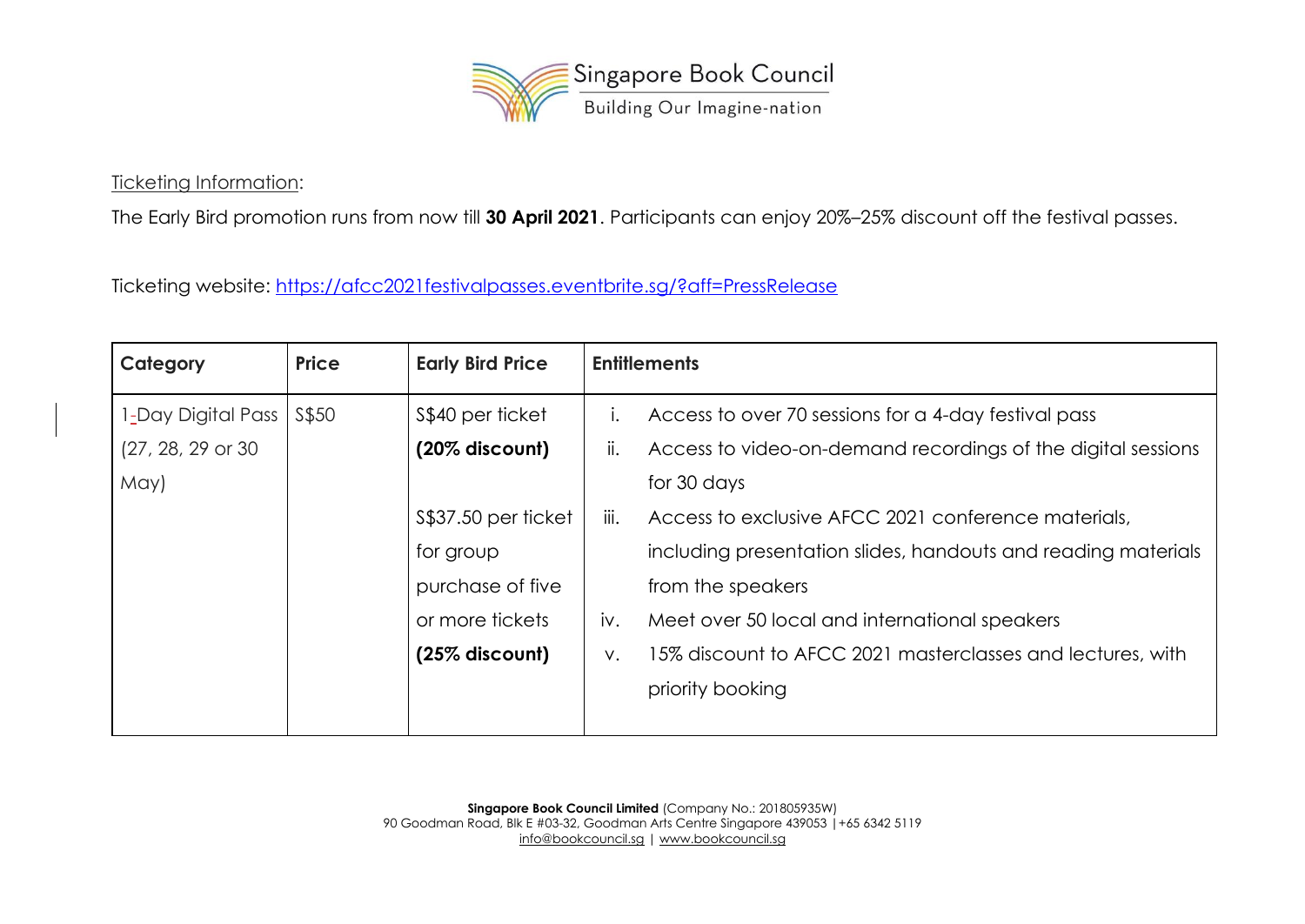

| 4-Day Digital Pass | S\$150 | \$\$120 per ticket | Vİ.   | 15% discount to in-person workshops, with priority booking**                       |  |
|--------------------|--------|--------------------|-------|------------------------------------------------------------------------------------|--|
| $(27-30$ May)      |        | $(20\%$ discount)  | vii.  | Free access to Writers Pitch and Media Pitch                                       |  |
|                    |        |                    | viii. | 10% discount for AFCC merchandise                                                  |  |
|                    |        | \$\$112.50 per     | IX.   | 10% discount at AFCC 2021's Official Bookstore, Closetful of                       |  |
|                    |        | ticket for group   |       | <b>Books</b>                                                                       |  |
|                    |        | purchase of five   | X.    | 10% discount on all SBC Academy programmes for 2021^                               |  |
|                    |        | or more tickets    | xi.   | 10% discount for all SBC publications <sup>1</sup>                                 |  |
|                    |        | $(25\%$ discount)  |       |                                                                                    |  |
|                    |        |                    |       | **Venue to be confirmed                                                            |  |
|                    |        |                    |       | A Discount codes will be sent in the confirmation email after passes are purchased |  |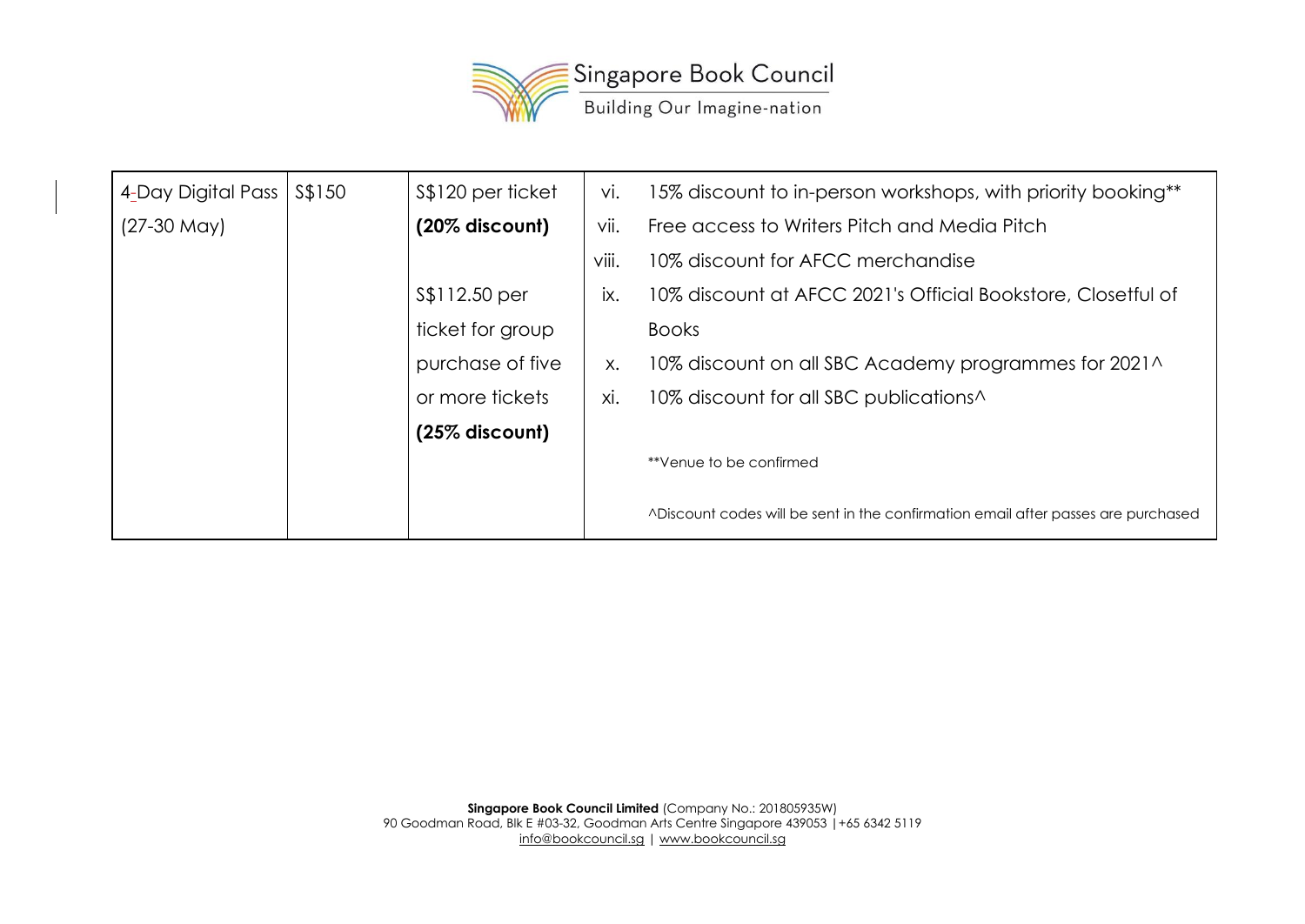

## **Annex A: About Singapore Book Council and AFCC**

The Singapore Book Council (SBC) is an independent charity with IPC status. Established in 1968 to support Singapore authors and literature, SBC aims to Build Our Imagine-nation by developing creativity, imagination, original thought and empathy.

**Vision**: International recognition for quality, diverse Singapore literature.

**Mission**: To develop, support and advocate a multicultural literary arts sector.

SBC is currently chaired by Ms Claire Chiang, co-founder of Banyan Tree Hotels and Resorts.

SBC is supported by the National Arts Council of Singapore under the Major Company Scheme for the period from 2019 to 2021. For more information, please visit [www.bookcouncil.sg.](http://www.bookcouncil.sg/)



The Asian Festival of Children's Content (AFCC), organised by the Singapore Book Council, is the leading festival in Asia focusing on literature. AFCC offers a series of exciting panel discussions, workshops, lectures, masterclasses, and more events that promote the creation and appreciation of quality children's literature and YA with a focus on Asian themes.

AFCC will run online from 27-30 May.

For more information, please visit [www.afcc.com.sg.](http://www.afcc.com.sg/)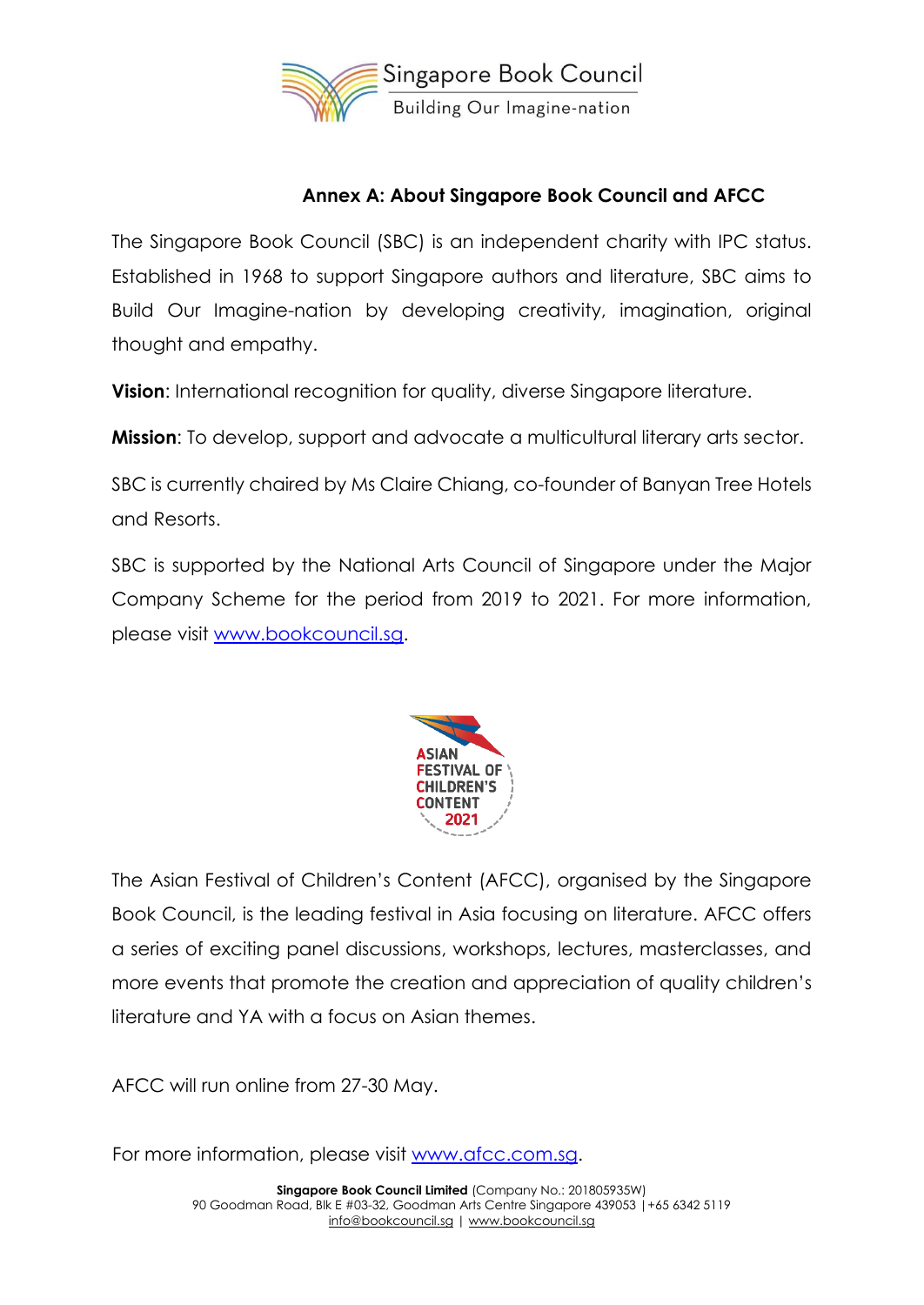

### **Annex B: Selected AFCC Programmes**

1. Creating Magic Systems

Date and Time: 29 May, 0900 (GMT +0800)

Programme type: Online Masterclass

An essential part of worldbuilding, your magic system defines your world thematically and is part of the underpinnings for your story. A better understanding of your magic system can deepen your understanding of your characters and their journey. Come create a system that will be internally consistent, dynamic, with real-life parallels to our own world, and most importantly — story generative.

2. Joy of Reading: How to develop communities of readers

Date and Time: 30 May, 16:30 (GMT +0800)

Programme type: Online Lecture

This lecture will focus on the development of engaged communities of readers, particularly young children, who share the joy of reading. The evidenceinformed talk will look at how these communities are underpinned by secure subject knowledge (of texts and of readers) and a reading for pleasure pedagogy. She will also discuss how three characteristics – reciprocity, interaction, and strong reader to reader relationships – impact readers' delight and desire.

3. Crossing Borders: A Translation Roundtable

Date and Time: 28 May, 17:00 (GMT +0800)

Programme type: Online Roundtable discussion

This roundtable gathers translators from different parts of the world and working in different languages to engage in a special conversation. They will discuss ways to increase translation of children's books, how to get more people to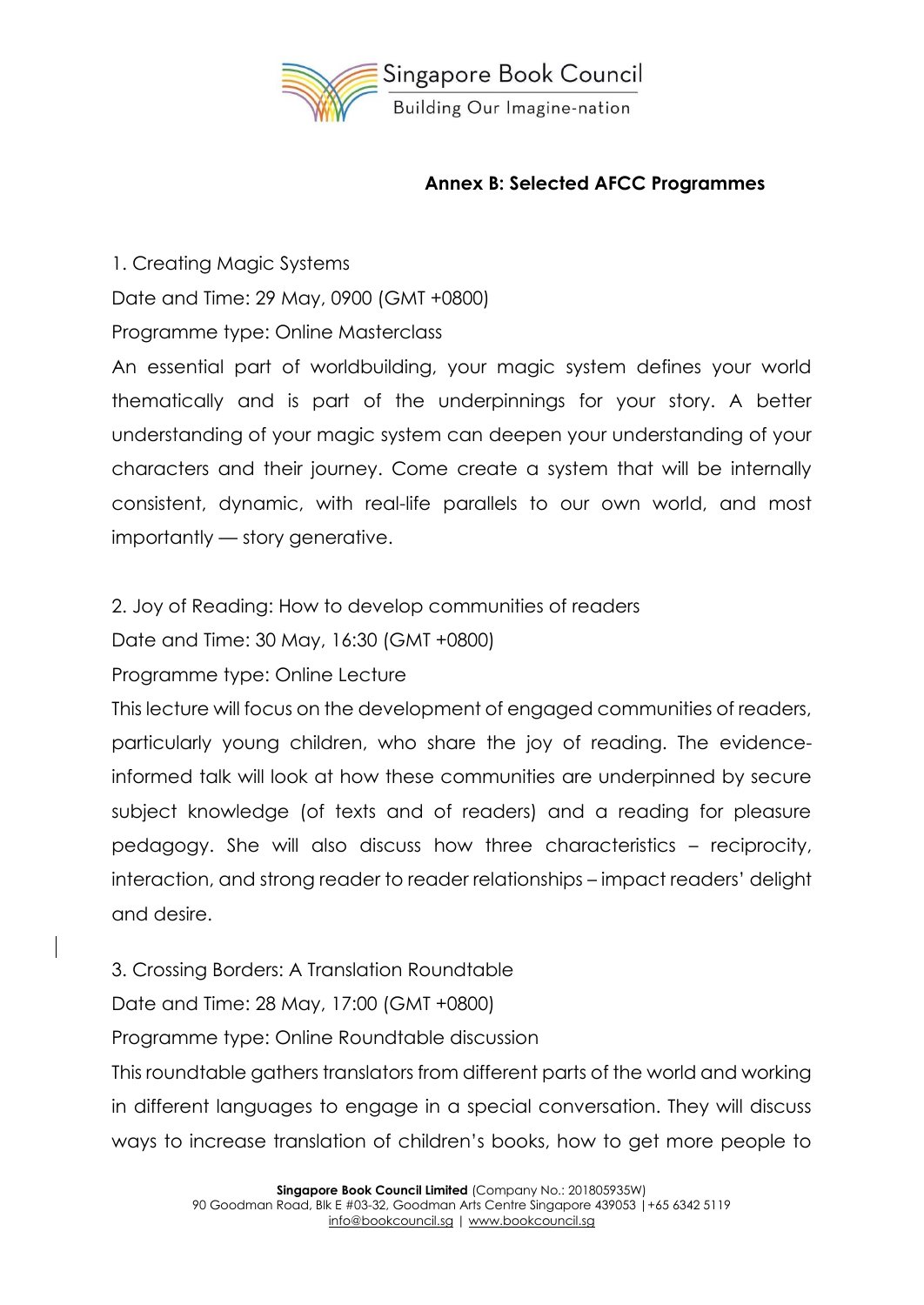

read translated works, the challenges that they face, as well as their hopes for the future of translation.

4. Being the Voice for the Forgotten: Writing For and About Children with **Disabilities** 

Date and Time: 27 May, 14:00 (GMT +0800)

Programme type: In-person workshop

Children's stories should go beyond fairy tales and fantasy. Readers should be able to read stories about the 'forgotten'—the special needs children who are marginalised, hidden and ignored. In turn, these forgotten children should be given the opportunity to read the 'same' literature their 'normal' peers are reading. Join this interactive workshop to understand, appreciate and advocate having a stronger voice for children often left on the sidelines.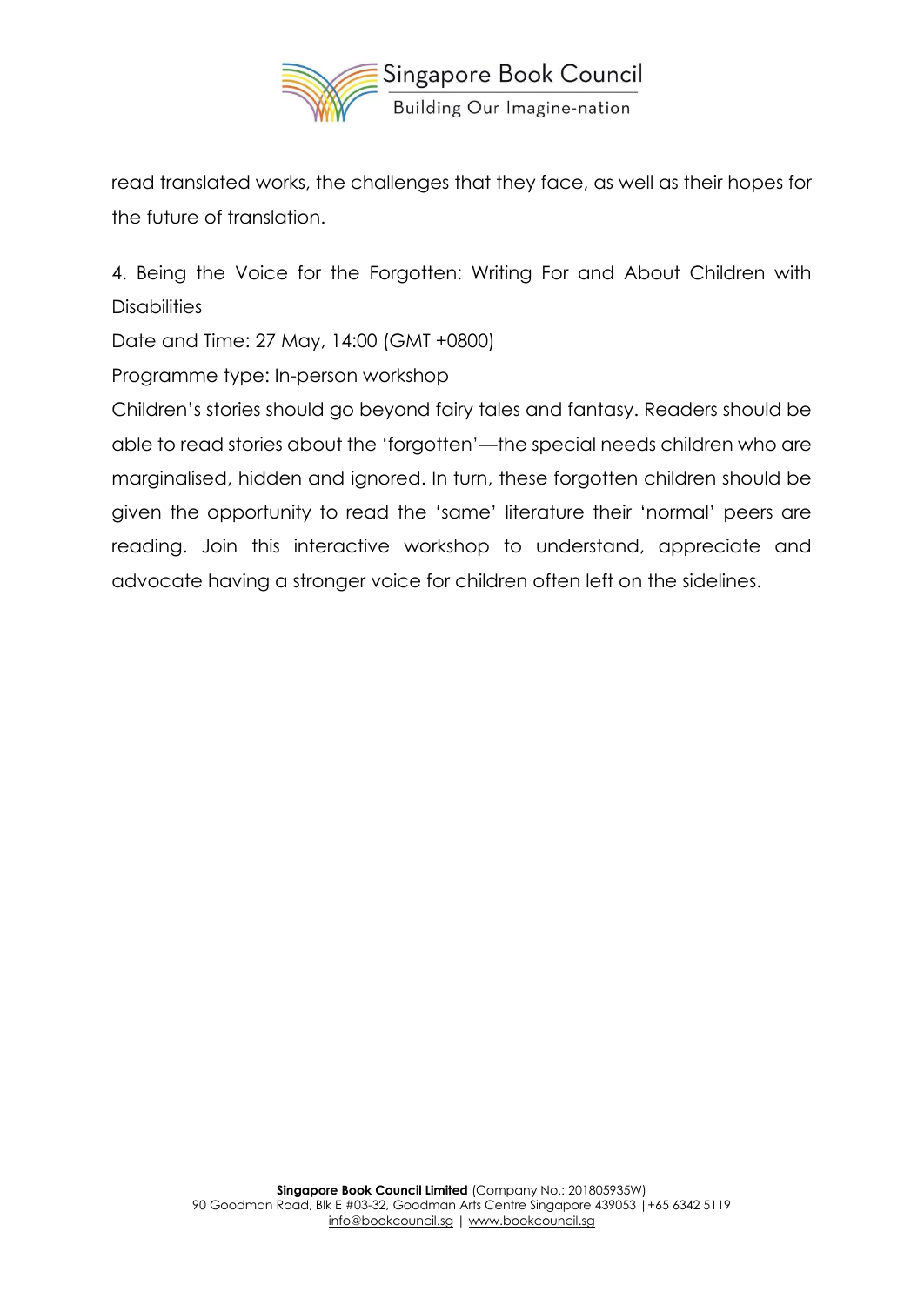

#### **Annex C: Selected AFCC Speakers**



Name: Christina Soontornvat (US) Catch Christina in: Conversation with Christina Soontornvat

Christina Soontornvat is the award-winning author of over a dozen children's books. Her picture books include *The Ramble Shamble Children* and *Simon at the Art Museum*. Her recent works include the middle grade fantasy, *A Wish in the Dark*, which was named a 2021 Newbery Honor Book, and *All Thirteen: The Incredible Cave Rescue of the Thai Boys' Soccer Team*, which has received numerous nonfiction awards and was also named a 2021 Newbery Honor Book.



Name: Hidayah Amin (Singapore) Catch Hidayah in: i) Creating Books for People with Disabilities ii) Being the Voice for the Forgotten: Writing for and About Children with Disabilities

Hidayah Amin had her first short story published when she was 11. It was only when she lost her childhood home that she resumed writing and published *Gedung Kuning: Memories of a Malay Childhood* in 2010. Hidayah has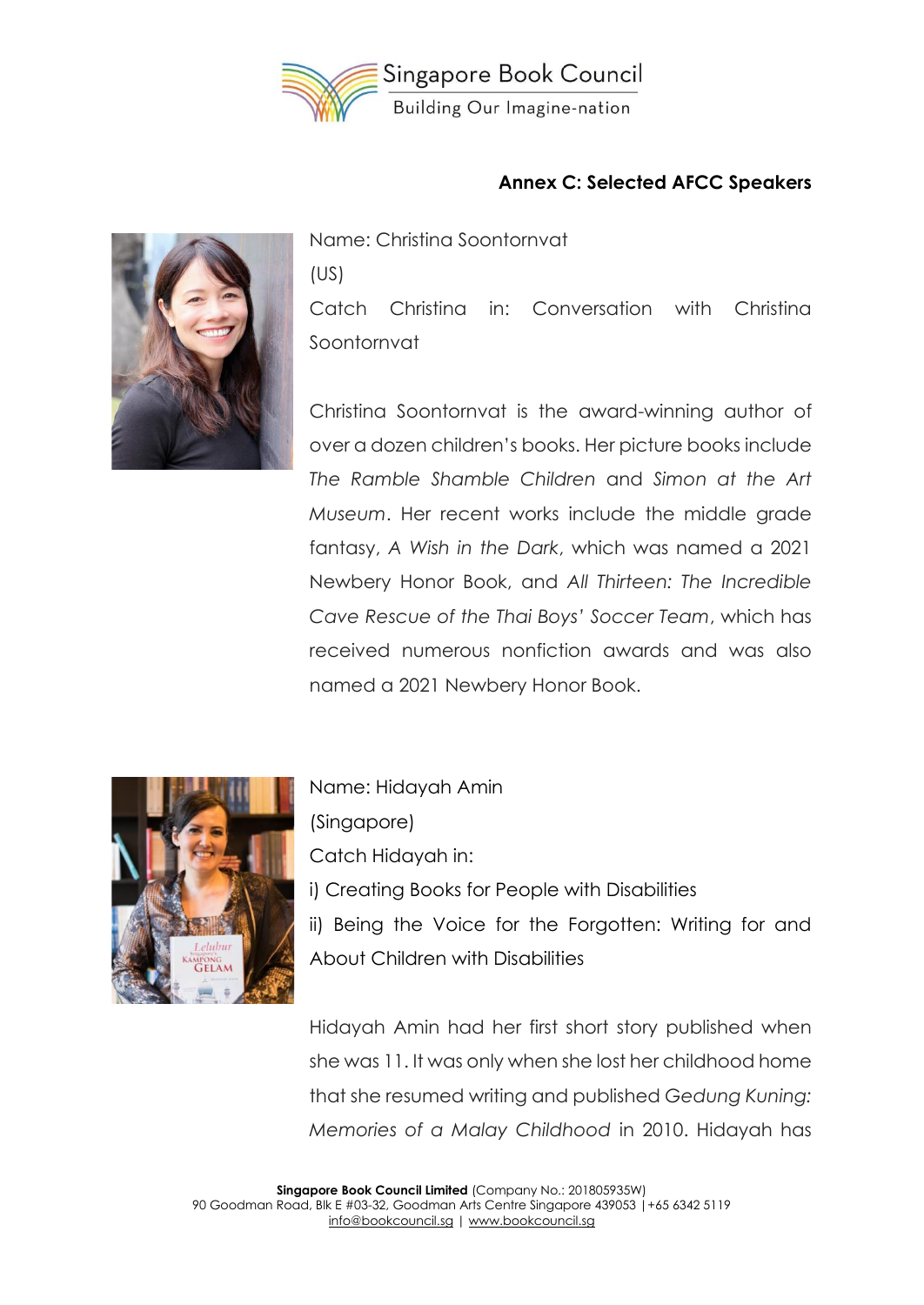

since written eight non-fiction books and published 14 children's books, including 10 books for readers with and without disabilities.



Name: Holly Black (US) Catch Holly in her masterclass: Creating Magic Systems

Holly Black is the #1 New York Times bestselling author of over thirty fantasy novels for kids and teens. She has been a finalist for an Eisner and a Lodestar Award, and the recipient of the Mythopoeic Award, a Nebula, and a Newbery Honor. Her books have been translated into 32 languages worldwide and adapted for film. She currently lives in New England with her husband and son in a house with a secret library.



Name: Hwang Sun-mi (South Korea) Catch Sun-mi in: i) AFCC Keynote: Reimagine.Rebuild.Reignite ii) Inspiration, Memory and Writing

Hwang Sun-mi is a South Korean writer who has won many awards and published more than 40 books for adults and children. She graduated from the creative writing departments at Seoul Institute of the Arts and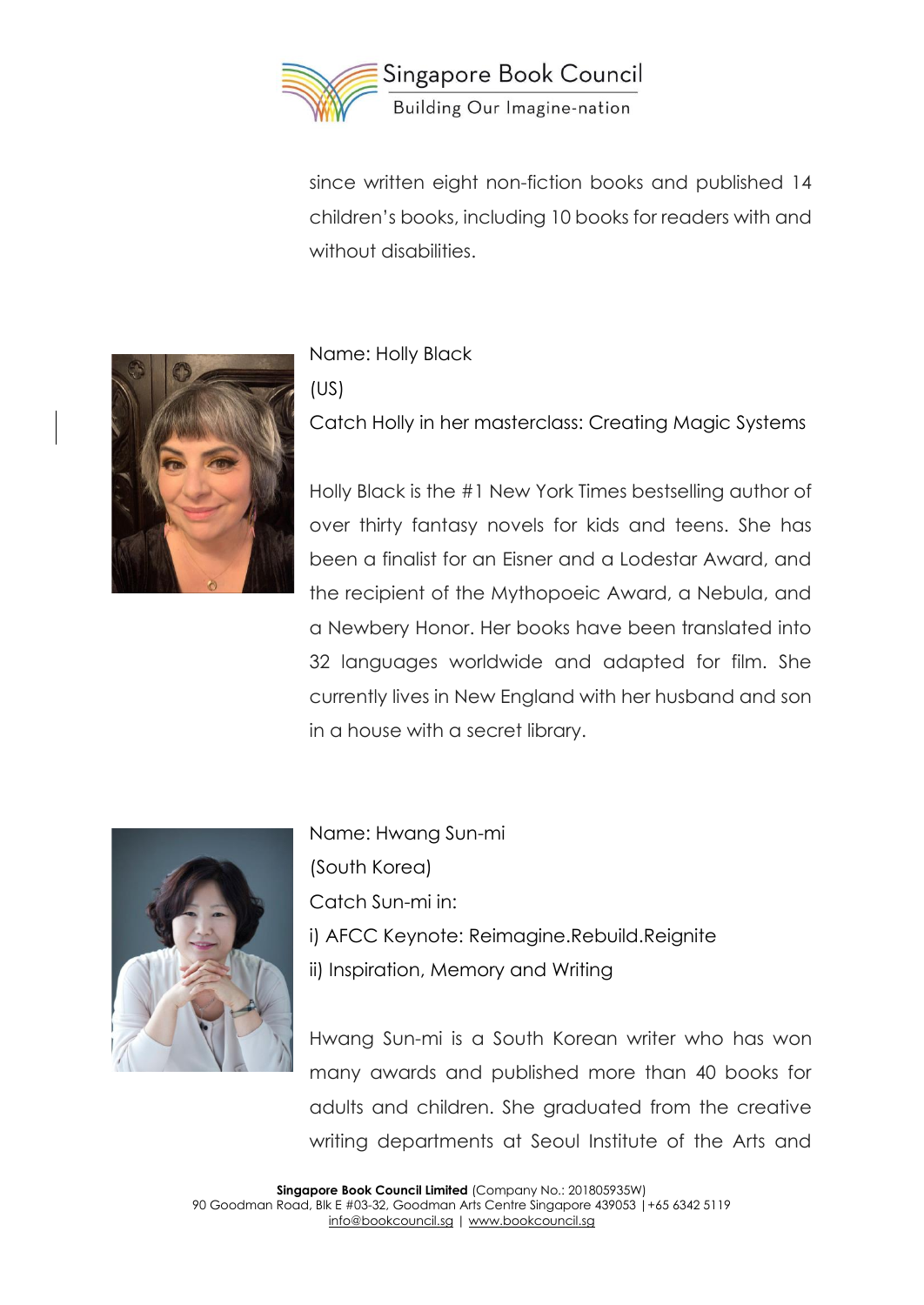

Gwangju University. Her book, *The Hen Who Dreamed She Could Fly* has been on bestseller lists for 20 years and has also been adapted into a comic book, a play, and a musical, and has been translated into 30 languages.



| Name: Jason Chin |                            |       |      |          |
|------------------|----------------------------|-------|------|----------|
| (US)             |                            |       |      |          |
| Catch            | Jason                      | in in | AFCC | Keynote: |
|                  | Reimagine.Rebuild.Reignite |       |      |          |

Jason Chin is the author and illustrator of many acclaimed books, including *Grand Canyon, Redwoods and Your Place in the Universe*. The latest book he illustrated, *Watercress*, by author Andrea Wang, has garnered seven-starred reviews. Jason has received a Caldecott Honor, Sibert Honor, Boston Globe-Horn Book Honor, and the NCTE Orbis Pictus award.



Name: Kat Cho

(US)

Catch Kat in: Why I Write About Diversity

Kat Cho is an international bestselling YA author who loves to incorporate her Korean heritage in her writing, especially if it involves describing food. She loves anything that encourages nerding out, including reading, K-dramas, K-pop and anime. She's the author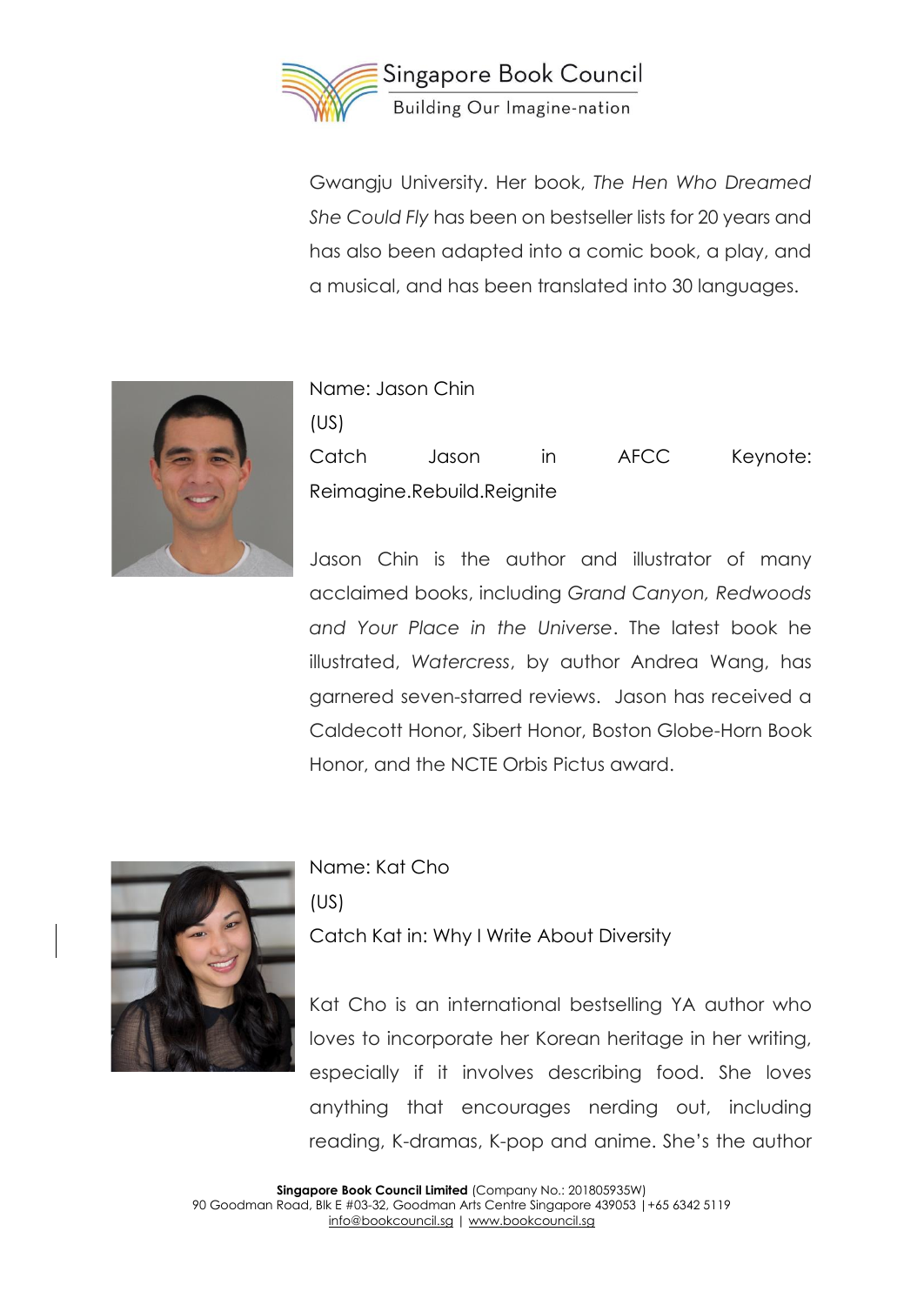

of *Gumiho: Wicked Fox and Vicious Spirits*  (Putnam/Penguin).



Name: 山村 浩二 (Koji Yamamura)

(Japan)

Catch Koji in: Between Illustration and Animation: Straddling Both Art Forms

Koji Yamamura is an animator and illustrator. His anime short film *Mt. Head* (2002) was nominated for an Oscar and marked a turning point in his career and propelled him to prominence. He is also known for *Franz Kafka's A Country Doctor* (2007) and *Muybridge's Strings* (2011). His films have been awarded with more than 90 prizes and he also writes and illustrates picture books.



Name: Kristyn Maslog-Levis (Philippines/Australia) Catch Kristyn in: i) Culturally Diverse Middle Grade and YA books as the Future of Content ii) Why I Write About Diversity

Kristyn M. Levis is a marketing specialist, author, ghostwriter and photographer. She worked as a TV reporter in the Philippines and a radio broadcaster with SBS in Sydney, where she still occasionally does voice-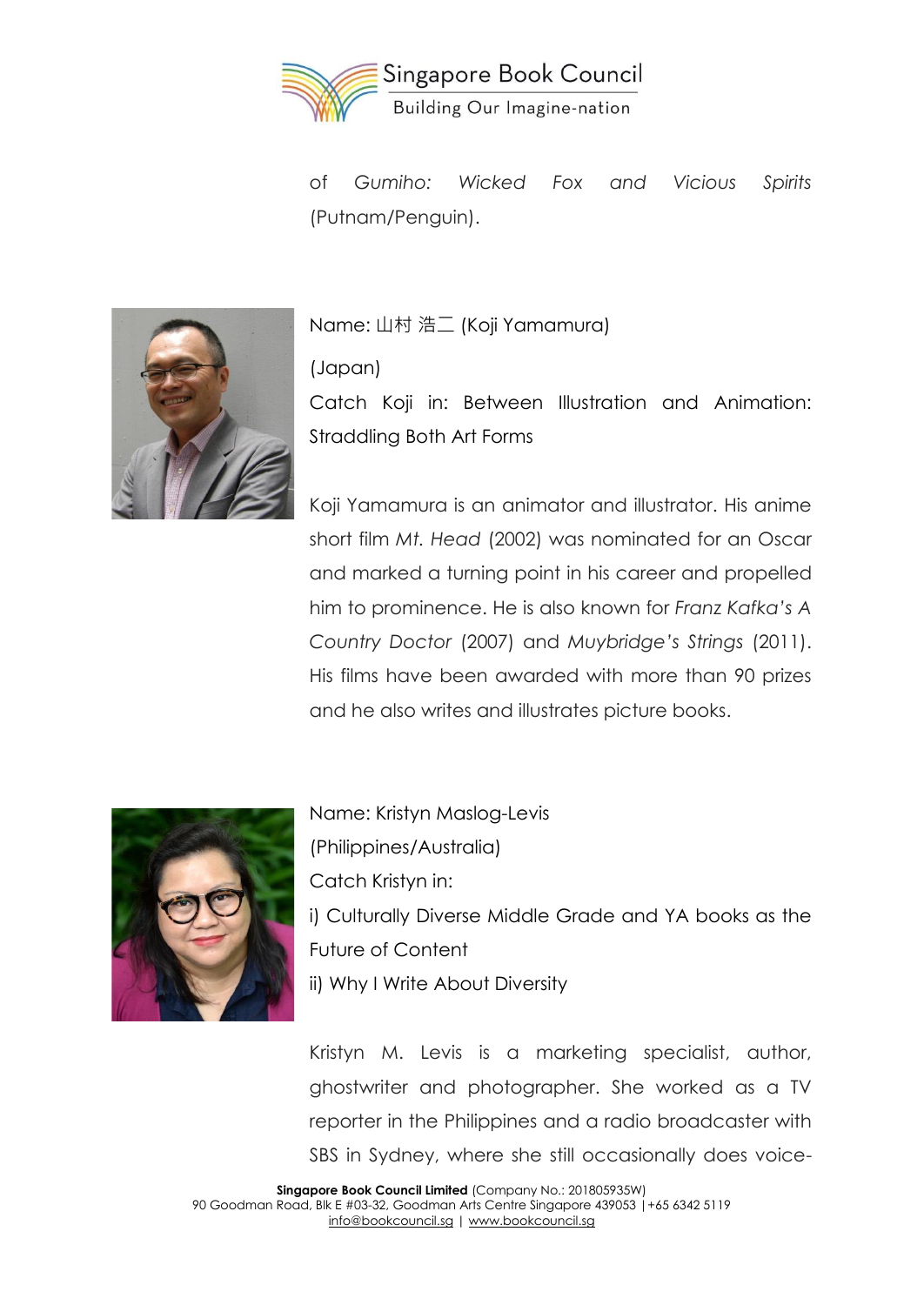

overs. Her young adult novel *The Girl Between Two Worlds* and *The Girl Between Light and Dark* were published by Anvil Publishing. The third book in this series, *The Search for Adarna*, is out now.



Name: Lawrence Schimel (US/Spain) Catch Lawrence in: i) Translating the Future: Why Translated Children's Books Are Vital ii) Creating Books for People with Disabilities

Lawrence Schimel (New York, 1971) lives in Madrid, Spain and writes in both Spanish and English. He's published over 120 books in a wide range of genres. He is also a prolific literary translator. His translations into Spanish include the graphic novel *They Called us Enemy* by George Takei; his translations into English include the middle grade novels *The Wild Book* by Juan Villoro and The *Treasure of Barracuda* by Llanos Campos.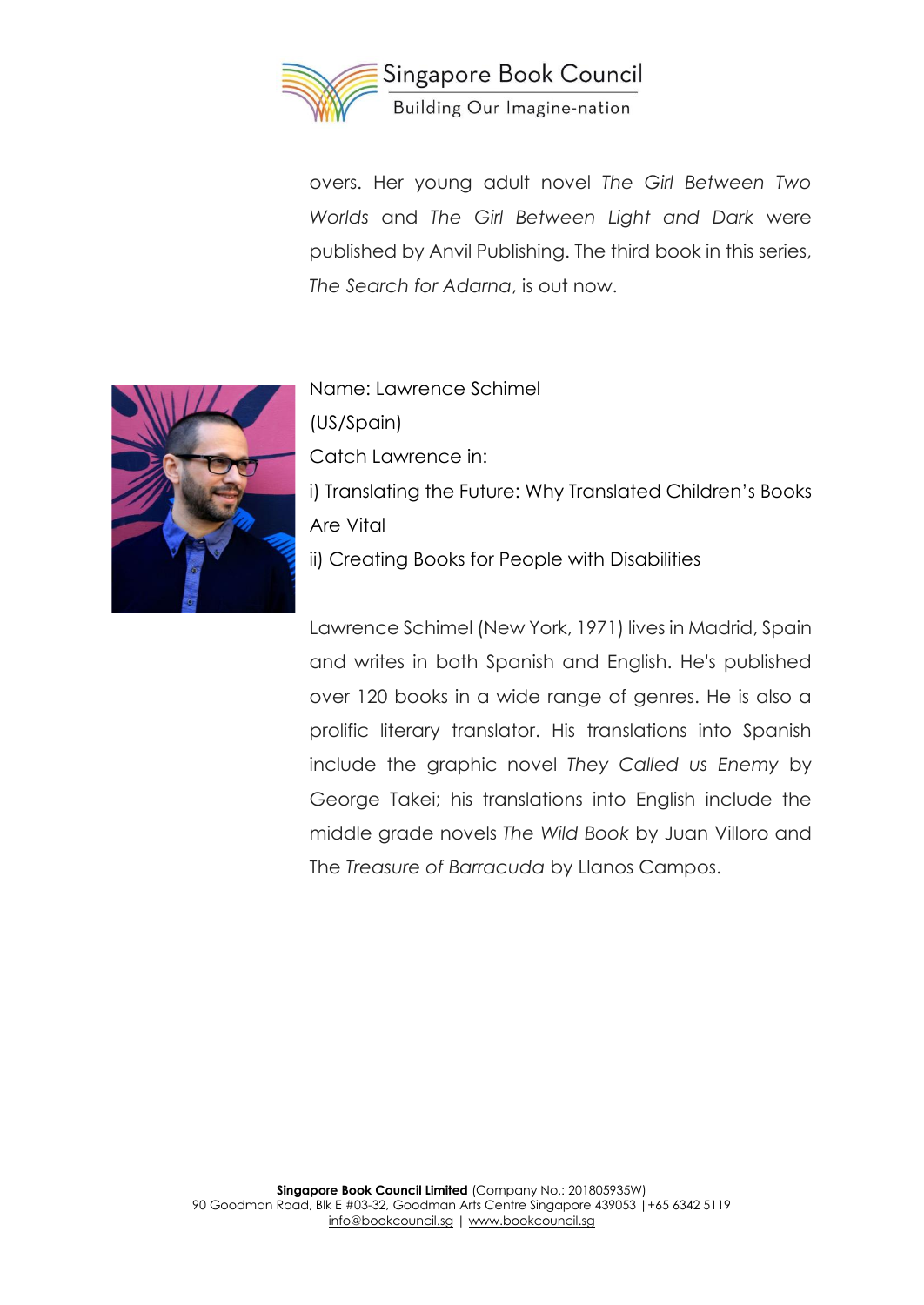



Name: 刘旭恭 (Liu Hsu-Kung) (Taiwan) Catch Hsu-Kung in: Seen/Unseen: Realism and Fantasy in Illustrations

In 1995, he began writing picture books. His works clinched the Xinyi Picture Book Children's Literature Award and Feng Zikai Chinese Children's Picture Book Award, and were showcased at the Illustrators Exhibition. He is currently residing with his family in Taipei.



Name: Loh Chin Ee

(Singapore)

Catch Chin Ee in: Using Podcasts to Promote Reading and Books

Loh Chin Ee is Associate Professor and Deputy Head (Research) at the English Language and Literature Academic Group at the National Institute of Education, Nanyang Technological University. She is the co-editor of *Little Things, Poetry Moves* and co-author of *Teaching Poetry to Adolescents: A Teachers' Guide to Little Things* by Ethos Books. She recently produced and co-hosted the *How We Read* podcast series.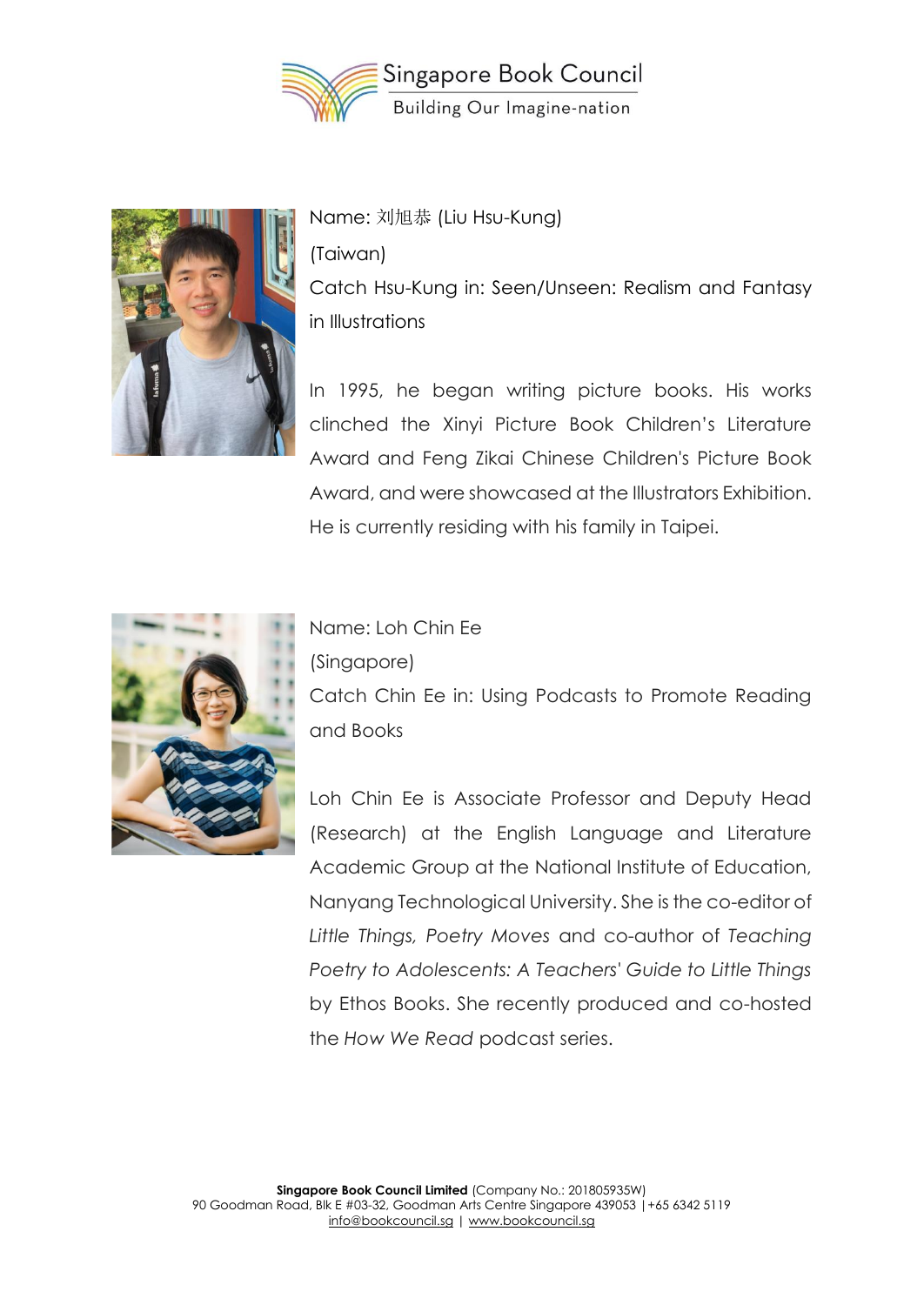



Name: Nat Amoore

(Australia)

Catch Nat in: Using Podcasts to Promote Reading and Books

Nat Amoore is an Australian kid's writer and kidlit podcast host. Her debut novel *Secrets Of A Schoolyard* Millionaire had great success as both Dymocks and QBD's "Kids Book Of The Month", becoming Australia's #1 bestselling debut Aussie children's fiction in 2019. Nat is a host of KidLit podcast *One More Page* which has already had over 80,000 downloads and was a finalist in the "Best Newcomer" category for the 2018 Australian Podcast Awards.



#### Name: Siti Aisyah Binte Abdul Nasir

(Singapore)

Catch Aisyah in: Looking for and Using Digital Resources

Aisyah leads a team of librarians in the strategic planning, development and implementation of Children and Teens programmes, across all Singapore public libraries. She has presented at various platforms for MOE educators on topics such as collection development, digital trends and inclusive reads. Aisyah enjoys reading graphic novels for all ages and children's picture books— she finds the combination of pictures and words truly magical.